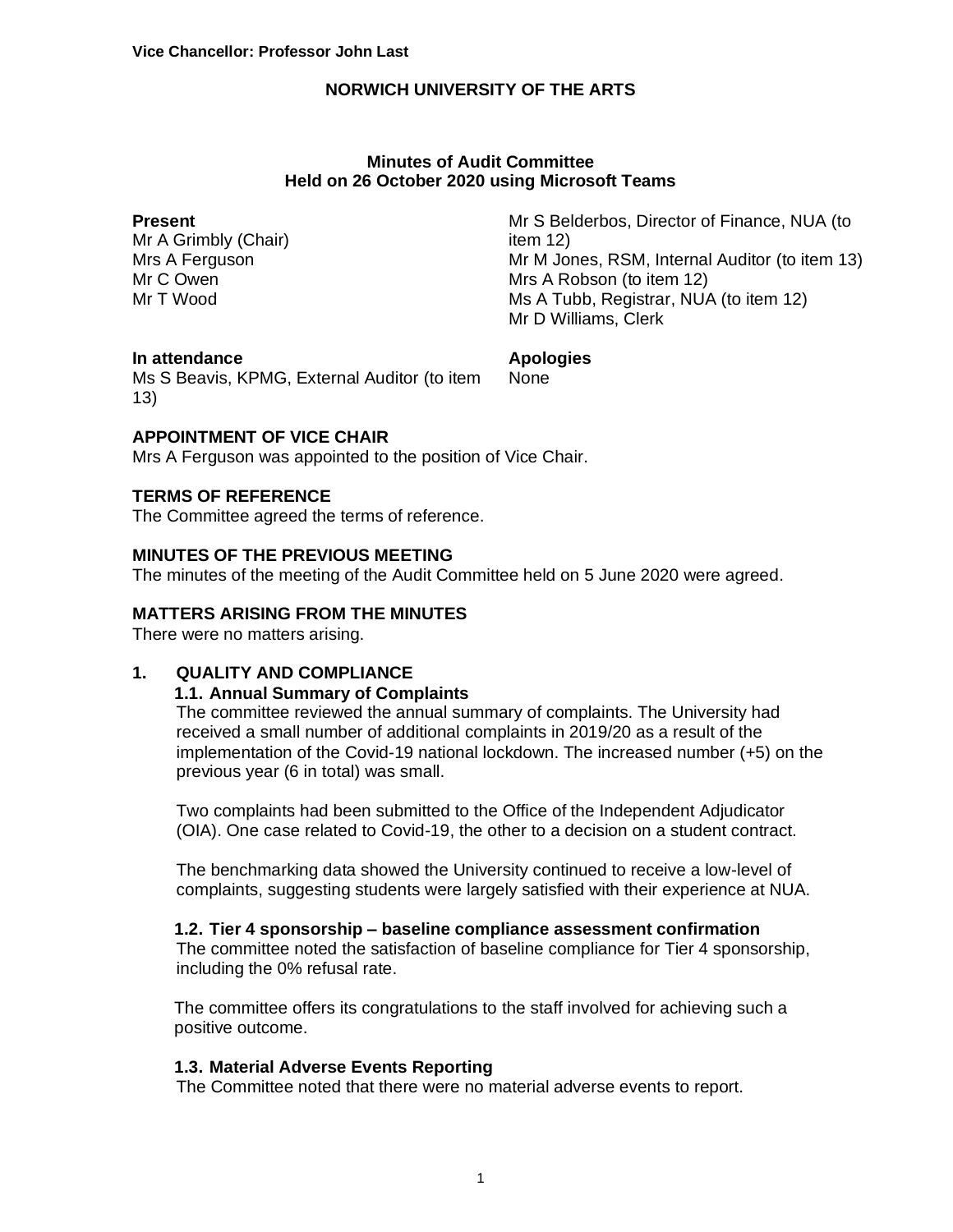## **1.4. GDPR update**

The committee received an update on GDPR. The committee would receive its annual report on GDPR at its spring meeting.

The successful response to the Malware attack on the University website, which was found to be embedded in the WordPress plugin was noted.

The committee noted the GDPR update.

#### **2. INTERNAL AUDIT**

## **2.1. Final Report – Staff Recruitment**

The committee received the internal auditor's report. The auditor had found that Council could take substantial assurance as to the design and operation of the controls relating to the recruitment of staff.

## **2.2. Final Report – Follow up**

The committee received a progress report from the Internal Auditors. Good progress had been made and only one medium action, subsequently downgraded to a low risk, was outstanding.

## **2.3. Internal Audit Annual Report – year ended 31 July 2020**

The report provided the annual internal audit opinion. Based on the work undertaken, the internal auditor had awarded the University a "green" opinion, the highest level of assurance. The internal auditor indicated to the committee that the award of this level of assurance amongst institutions was very rare.

#### **2.4. Internal Audit Progress Report**

For the assignments agreed for the 2020/21 internal audit plan, it was anticipated that some of the work would be carried-out on-site. The assignments were planned to commence in November 2020 and be completed by the end of April 2021.

The internal auditor also drew members' attention to the information contained in September 2020 RSM Higher Education News Briefing, which had been included in the committee's papers.

The Chair thanked the Head of Internal Audit for his reports.

# **3. DATA QUALITY**

#### **3.1. Student data quality,**

The Committee received a report on student data quality, detailing the reconciliation of the Higher Education Students Early Survey (HESES) data with the student return for the Higher Education Statistical Agency (HESA).

A move from the old JACS to the new HECOS codes had led to the re-designation of some 50 students from category C1 to category D. The change was not significant and the change would be incorporated in the data returns for 2020/21.

The committee noted the report.

#### **4. BANK COVENANTS**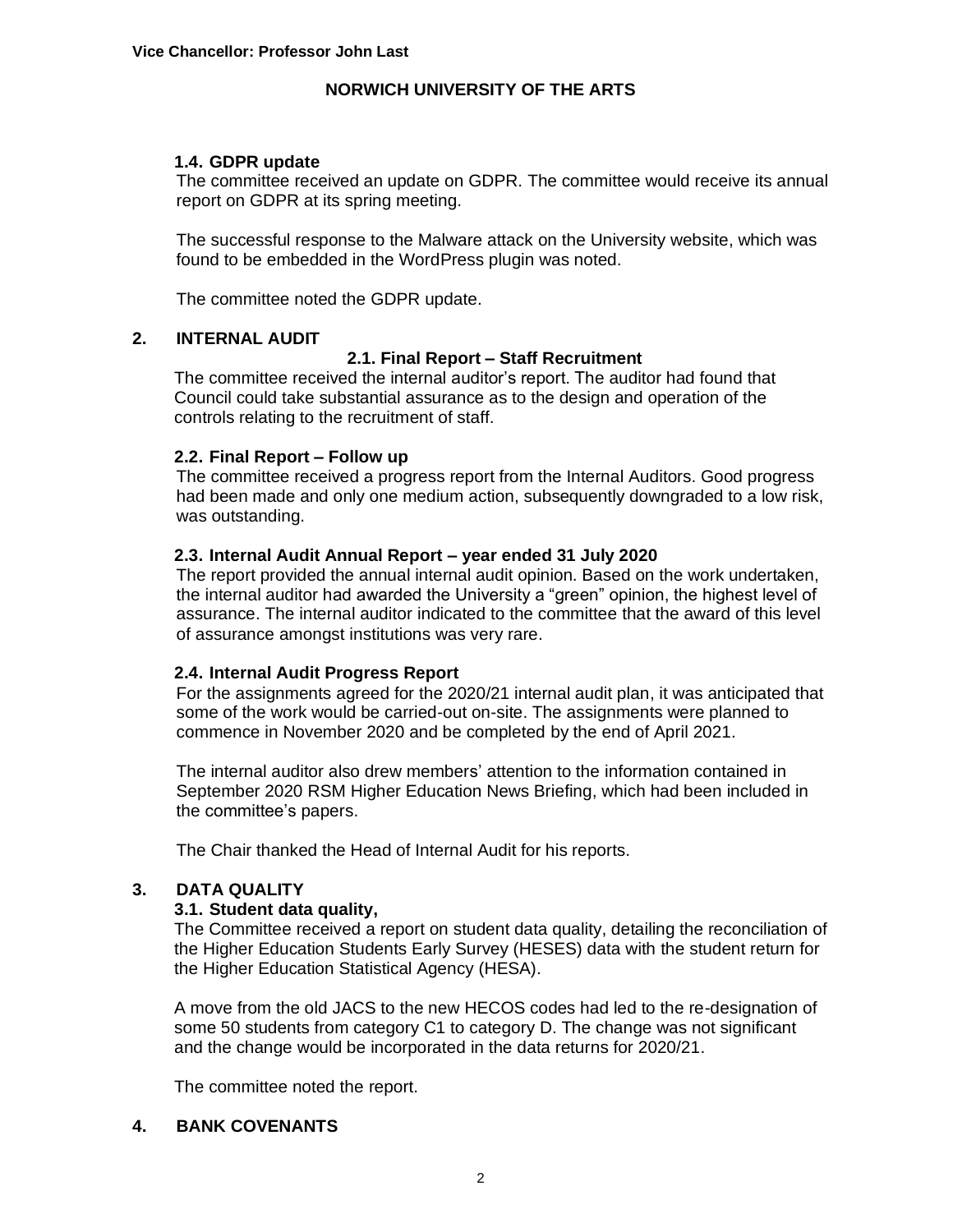The University's strong financial position and ability to meet its bank covenants was noted.

## **5. RISK MANAGEMENT – SIGNIFICANT RISKS LIST**

The committee received the significant risks list (SRL). The list detailed the highest risks facing the University. The SRL is reviewed twice a year by the committee and then by Council.

The most significant risks remained unchanged.

Government announcements suggested the risks to higher education providers arising from adverse changes to public policy (risk F1) had perhaps increased.

The committee reviewed a number of the risk areas including reputation (Q2), failure in planned delivery (A2) and employability (A5). In relation to risk A2 a new risk added to the SRL was a second lockdown.

While the city of Norwich had to date experienced a relatively low number of Covid-19 cases the University was continuing to examine the implications of, and plan for, a number of possible future scenarios. These included the adoption of future restrictions affecting students in the run-up to Christmas, or for start of the spring 2021 term.

## **6. FINANCIAL PROBITY**

## **6.1. Anti-Money Laundering Policy Annual Review**

The Committee noted that the anti-money laundering policy had been reviewed and that no changes were required.

## **7. CUC HE AUDIT COMMITTEE CODE OF PRACTICE**

The Committee of University Chairs (CUC) had published a revised Audit Code in May 2020. Although not mandatory, the Code set out the arrangements for the practice of good governance by Audit Committees.

An assessment of the Code by the University had shown that only a small number of changes were required to ensure full compliance with the Code. The changes included matters relating to whistleblowing, institutional sustainability and the preapproval of all non-audit services. The committee noted the actions being taken to ensure the University was fully compliant.

## **8. AUDIT COMMITTEE ANNUAL REPORT (DRAFT)**

The committee reviewed and considered a draft of its Annual Report to Council. The report provided information on the committee's work during the year, and offered assurance to Council that the committee had successfully discharged its duties.

The committee approved the report for presentation to Council.

**Chair**

#### **9. ANY OTHER BUSINESS**

The Chair drew the main part of the meeting to a close.

The Chair thanked both the external and internal auditors and the University's finance and registry teams for the work they had done.